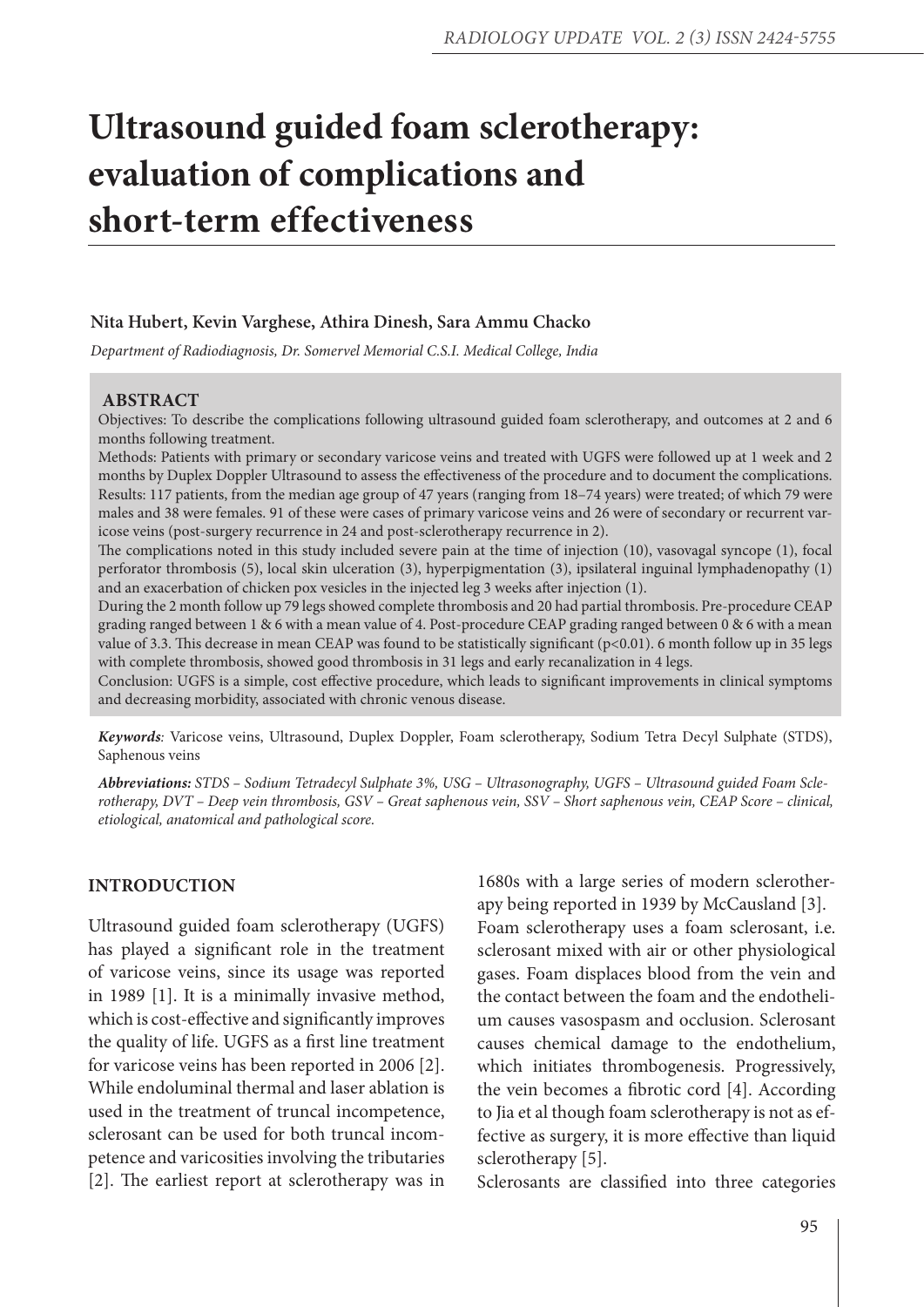– Osmotic agents, detergents and irritant / corrosives. Hypertonic saline is an osmotic agent; polidocanol, sodium tetradecyl sulphate, sodium morrhuate, and ethanolamine oleate are detergent sclerosants. Irritant /corrosive agents include ethanol, phenol, polyiodinated iodine, chromated glycerine and glycerine / lidocaine / epinephrine [3].

Contraindications to sclerotherapy includes the history of allergy to the sclerosant, pregnancy, infection, deep vein thrombosis (DVT) and severe arterial disease[3].

The most common side effects of sclerotherapy are superficial thrombophlebitis and skin pigmentation. Other immediate complications include pain, vasovagal syncope and anaphylaxis. Persistent swelling, matting and staining, transient migraines scotomata, transient thrombus in common femoral vein / DVT, pulmonary embolism, nerve damage, arterial injection, hypertrichosis, sepsis, stroke and fatality are also mentioned [1].

CEAP classification (Table 1) is a simple and easy descriptive system in chronic venous disorders to base decisions for appropriate treatment. However, venous severity scoring and quality of life scores are essential to assess outcomes [6].

## **OBJECTIVES**

The aim of this retrospective study was to evaluate the immediate complications, the short term efficacy of the procedure at 2 months, and the improvement in CEAP scores.

## MATERIALS AND METHODS

A retrospective analysis of the records was made. 117 patients who underwent UGFS in the Department of Radiodiagnosis between October 2009 and December 2013 were analysed.

All patients were symptomatic (CEAP 2-6) with primary or secondary varicose veins referred for UGFS. They had undergone a pre-procedure Doppler evaluation for the assessment of deep vein thrombosis (DVT), Sapheno femoral junction & Sapheno-popliteal junction incompetence and perforator incompetence. Pre-UGFS CEAP score was also documented. All patients were above 18 years of age. Pregnant or lactating patients, children, patients with deep vein thrombosis, history of allergy to sclerosant, infection and severe peripheral vascular disease were excluded.

## **PROCEDURE**

UGFS was done in the Department of Radiodiagnostic, with the patient in supine position. Based on the involvement of the GSV or SSV system, the vein to be injected was marked after USG screening. Pulse and oxygen saturation of the patient was monitored during the procedure by a pulse oximeter. The vein was viewed in the longitudinal plane and a 23G needle or intravenous cannula was positioned within the lumen. Foam sclerosant was injected under visualisation and followed up to the Saphenofemoral (SFJ) or saphenopopliteal junction (SPJ) as applicable. After elevation of the lower limb to about 45 degrees, compression of the SFJ or SPJ was done up to about 5 minutes following the injection. Compression bandage was applied from the foot up to the thigh following the procedure. Large perforators adjacent the injection site were also occluded by finger compression.

The sclerosant used was Sodium TetraDecyl Sulphate 3% (STDS) as a foam, mixing it with air by Tessari method [3]. The ratio of foam:air during the period of study was 1:4.

All patients were issued post-procedure instructions regarding being ambulant and were kept under observation for about 2 hours following the procedure, and sent home the same day. They were instructed to wear compression bandage continuously for 2 weeks. Follow up Doppler was done after 1 week to assess complications and to document the extent of venous thrombosis. Further follow up Doppler was done at 2, 6, 12 months, and yearly after that.

Efficacy was defined as a complete thrombosis of the great and small saphenous veins or its tributaries. Non-compressible superficial veins with or without visible intraluminal thrombus and no colour uptake was termed thrombosed.

Complete thrombosis indicated that the dilated superficial veins and the GSV / SSV up to the junction were thrombosed.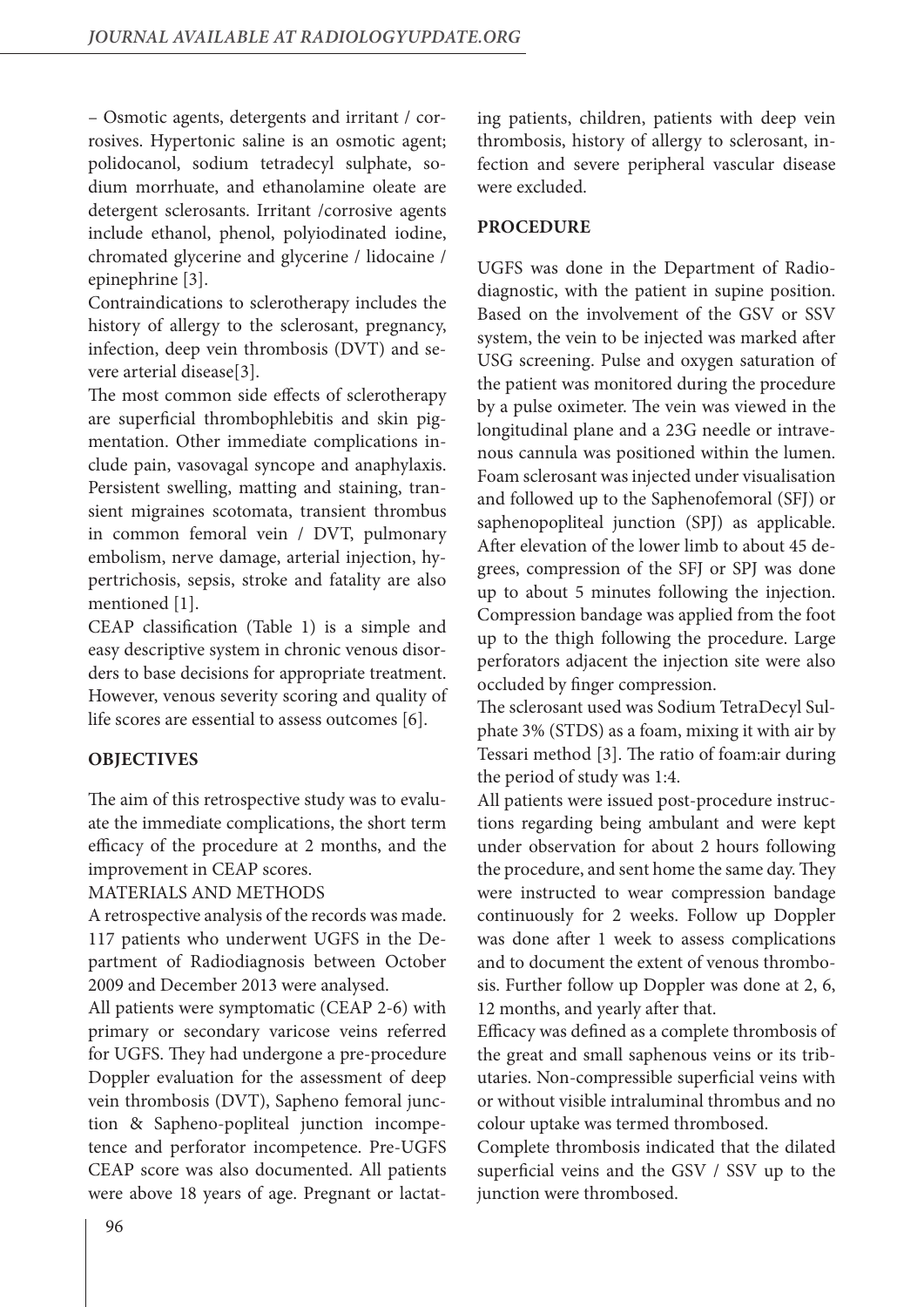It was considered partial thrombosis, when either the GSV / SSV was not thrombosed up to the SFJ or few of the superficial veins in the system were partially thrombosed or patent. Lack of thrombosis of the GSV / SSV and the superficial veins was considered as no thrombosis.

## **ETHICS**

All the procedures followed were in accordance with the ethical standards of this institution.

## **RESULTS**

Records of UGFS done in 117 limbs, 79 of whom were men and 38 of whom were women were analysed. They ranged in age from 18 to 74 years (median age was 47 years). 91 (77%) were primary and 26 (23%) secondary or recurrent varicose veins. The CEAP scores of the patients prior to UGFS were as follows:

|                | <b>CEAP GRADE   DESCRIPTION</b>                                     | <b>DISTRIBUTION</b> |
|----------------|---------------------------------------------------------------------|---------------------|
| C <sub>0</sub> | No visible or palpable signs of venous insufficiency                | 7(5%)               |
| C1             | Telangiectasis and/or reticular varicosities                        | 10(8%)              |
| C <sub>2</sub> | Varicose veins                                                      | 28 (24%)            |
| C <sub>3</sub> | Varicose veins with edema                                           | 25(21%)             |
| C <sub>4</sub> | Venous eczema, pigmentation, lipodermatosclerosis, atrophie blanche | 23 (19%)            |
| C <sub>5</sub> | Healed varicose ulcers                                              | 14 (12%)            |
| C6             | Active venous ulceration                                            | 10(8%)              |

**Table/Fig 1: Distribution in the patients according to CEAP clinical grade**

**Table/Fig 2. Percentage distribution of the sample according to the outcome at 2 months following UGFS**



*\*Success is defined as a complete occlusion +Failure is defined as partial/no occlusion*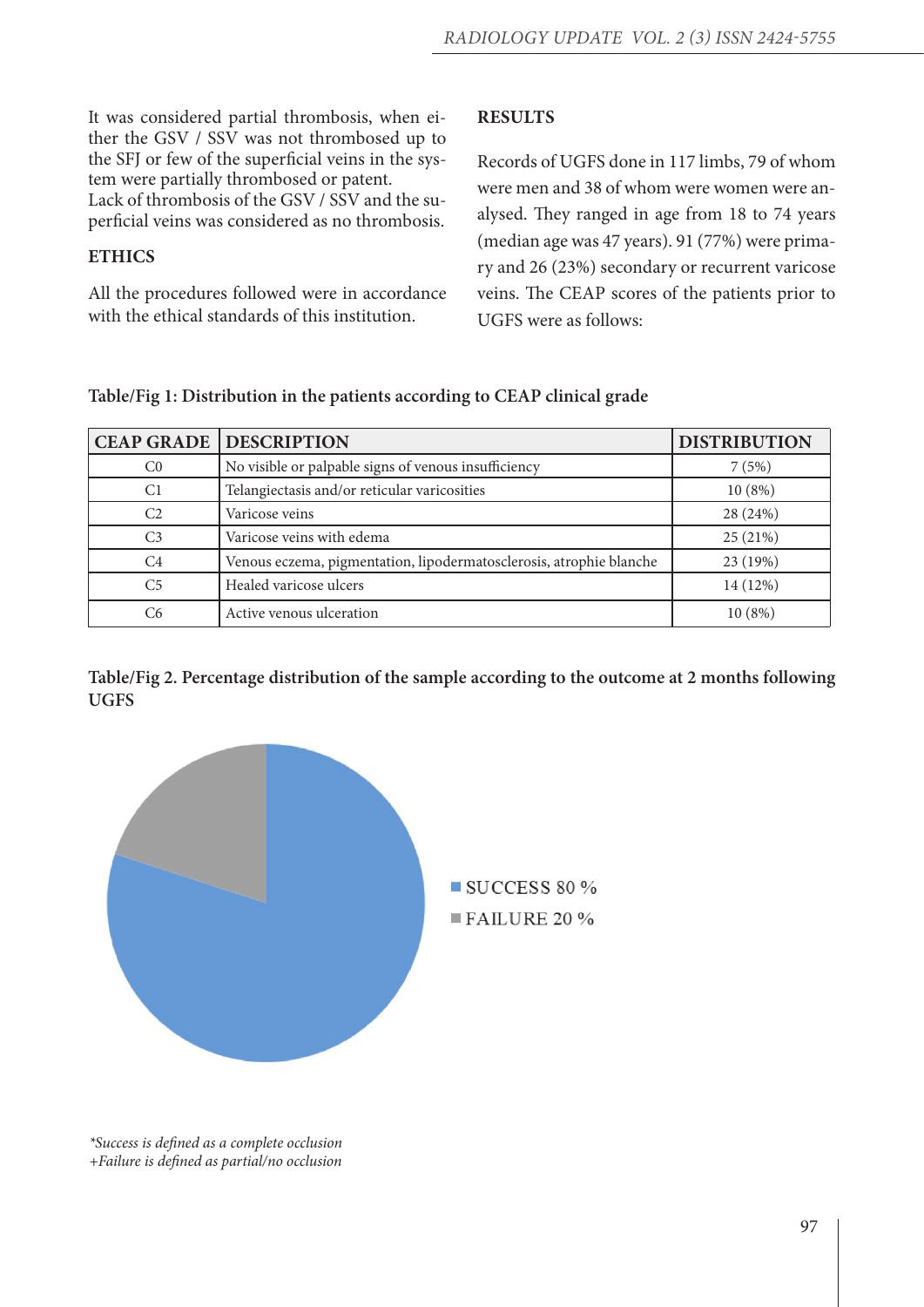|                           | <b>PRE CEAP</b> | POST CEAP |
|---------------------------|-----------------|-----------|
| Mean                      | 4.3             | 3.3       |
| Median                    | 4.0             | 3.0       |
| <b>Standard Deviation</b> | 1.2             | 1.4       |
| Minimum                   | 1.0             | 0.0       |
| <b>Maximum</b>            | 6.0             | 6.0       |

## **Table/Fig 3 Comparison of CEAP before UGFS and after UGFS (2 months follow-up)**

*\*Wilcoxon signed Rank test =8.8, p<0.01*

**Table/Fig 4. Percentage distribution of the sample according to post procedural complication at 1 week**

| Follow up at 1 week complication | Count (out of 114) | Percentage |
|----------------------------------|--------------------|------------|
| No complications                 | 89                 | 78         |
| Pain at injection site           | 10                 |            |
| <b>Perforator thrombosis</b>     | 5                  |            |
| Pigmentation                     |                    |            |
| Edema                            |                    |            |
| <b>Ulcer</b>                     | 3                  |            |
| Vasovagal syncope                |                    |            |
| <b>Inguinal lymphadenopathy</b>  |                    |            |

## **DISCUSSION**

UGFS was performed in 117 patients who were referred from the Department of General Surgery for the treatment of lower limb varicose veins. Prior to the procedure, all patients were examined clinically to evaluate the severity of the venous disease using CEAP scoring system and Duplex Doppler to determine the site of reflux and the involvement of great saphenous or short saphenous system, or both.

The patients were followed up at an interval of 1 week initially to look for the procedure related complications, and later at 2 months to assess the efficacy of the procedure.

The patients included in this study were in the age group ranging from 18 to 74 years.

Of the sample patients, 91 (77%) had primary varicosity, 26 (23%) had secondary / recurrence of varicose veins. Studies have shown that primary and secondary varicosities can be effectively closed with UGFS, with high levels of patient satisfaction [7, 8]. In our study also, there were high levels of success in patients with primary and secondary varicosities.

Out of the 99 patients (18 defaulters at 2 months follow up), 79 (80%) patients were found to have a successful outcome following UGFS. Success of UGFS was defined as a 2 month Duplex Doppler showed complete occlusion / thrombosis of the superficial veins. 20 patients (20%) with partial occlusion at 2 months follow up were considered to have a failed outcome. 6 month follow up in 35 legs with complete thrombosis, showed good thrombosis in 31 legs and early recanalization in 4 legs.

Figueiredo et al, reported that GSV treated with UGFS showed a success rate of 80% [9]. This is similar to the result obtained in our study.

Prior to the procedure, the severity of the venous disease was assessed using the CEAP scoring system. Out of the 117 sample patients, 18 patients were defaulters at 2 months follow up. Out of the 99 patients, 89 (90%) showed an improvement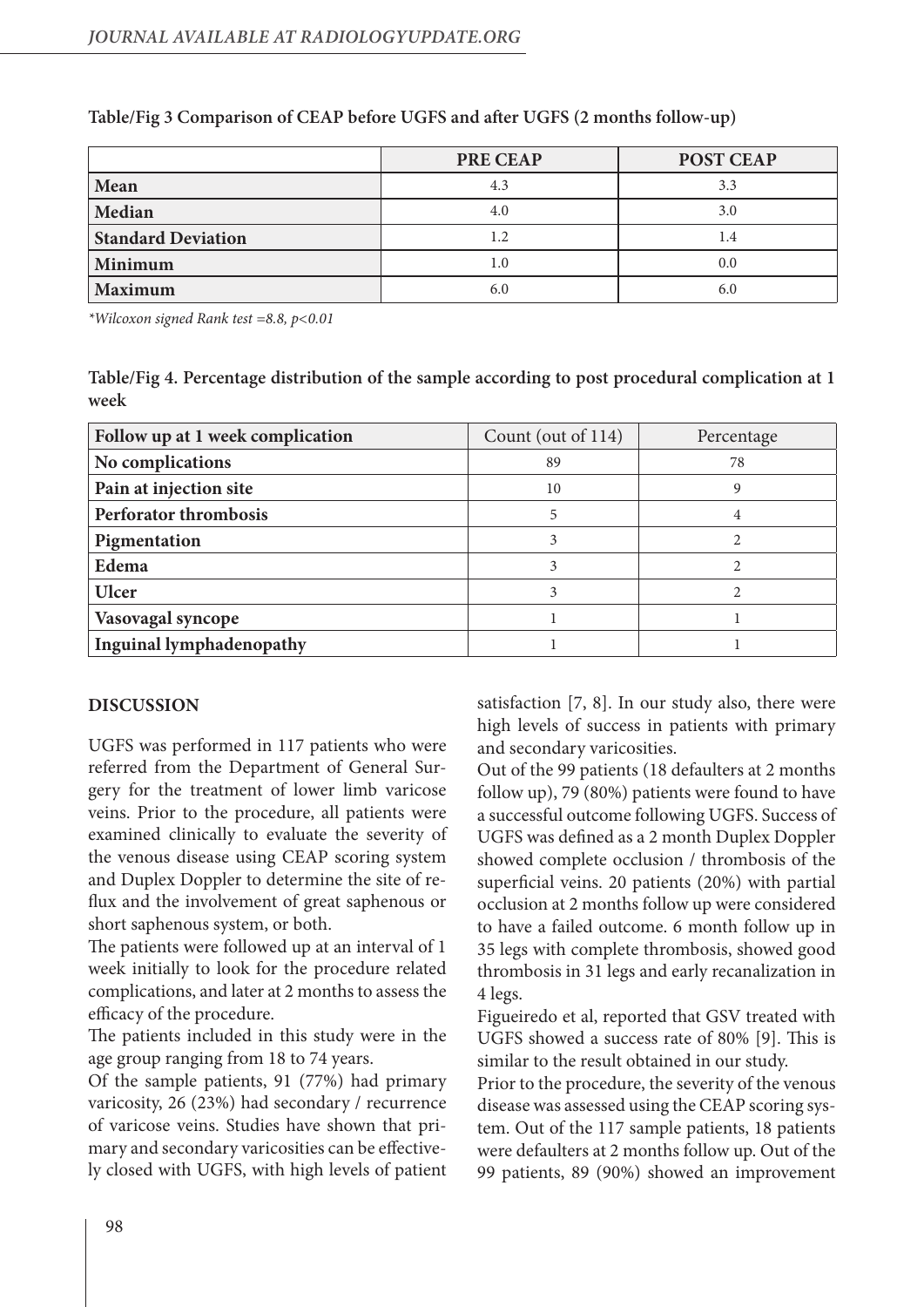in the CEAP classification and the rest (10%) remained static. The mean CEAP score before the procedure was 4.3 and after the procedure at 2 months follow up was 3.3. This difference in mean CEAP following UGFS at 2 months follow up was found to be statistically significant.

A study by Gamal et al showed an improvement in CEAP classification in 80% of the patients at one year follow up, following UGFS [10]. This improvement is similar to our study.

Procedure related complications were assessed immediately after the procedure and after 1 week following UGFS; 3 patients showed discoloration at the injection site, 10 complained of pain at the injection site, 3 were found to have edema, 5 had perforator thrombosis, 3 developed injection site ulceration, 1 developed inguinal lymphadenopathy and 1 had vasovagal syncope. A patient had exacerbation of chicken pox vesicles in the injected leg 3 weeks after injection.

Accordingly to the study done by Guex et al, UGFS for the treatment of CVD is associated with a low rate of major complications [11]. Other studies have also shown major complications like stroke, anaphylaxis and pulmonary embolism to be very rare [12-15]. In our study also, there were no major complications like stroke, anaphylaxis and pulmonary embolism.

Thomas et al, detected skin staining in (28%), pain in (14%), DVT in (1%), skin blistering in (1%), an allergic reaction in (1%) [8].

### **LIMITATIONS**

1. Clinical grading using the recent tools (Revised Venous Clinical Severity Score - VCSS) were not done prior to and after the procedure to better assess the improvement in the quality of life. However, CEAP grading as documented was used.

2. Since this was a retrospective study, patients in whom the recorded data of follow up was unclear were excluded.

3. Patient compliance, regarding wearing of the compression bandage, was also not documented.